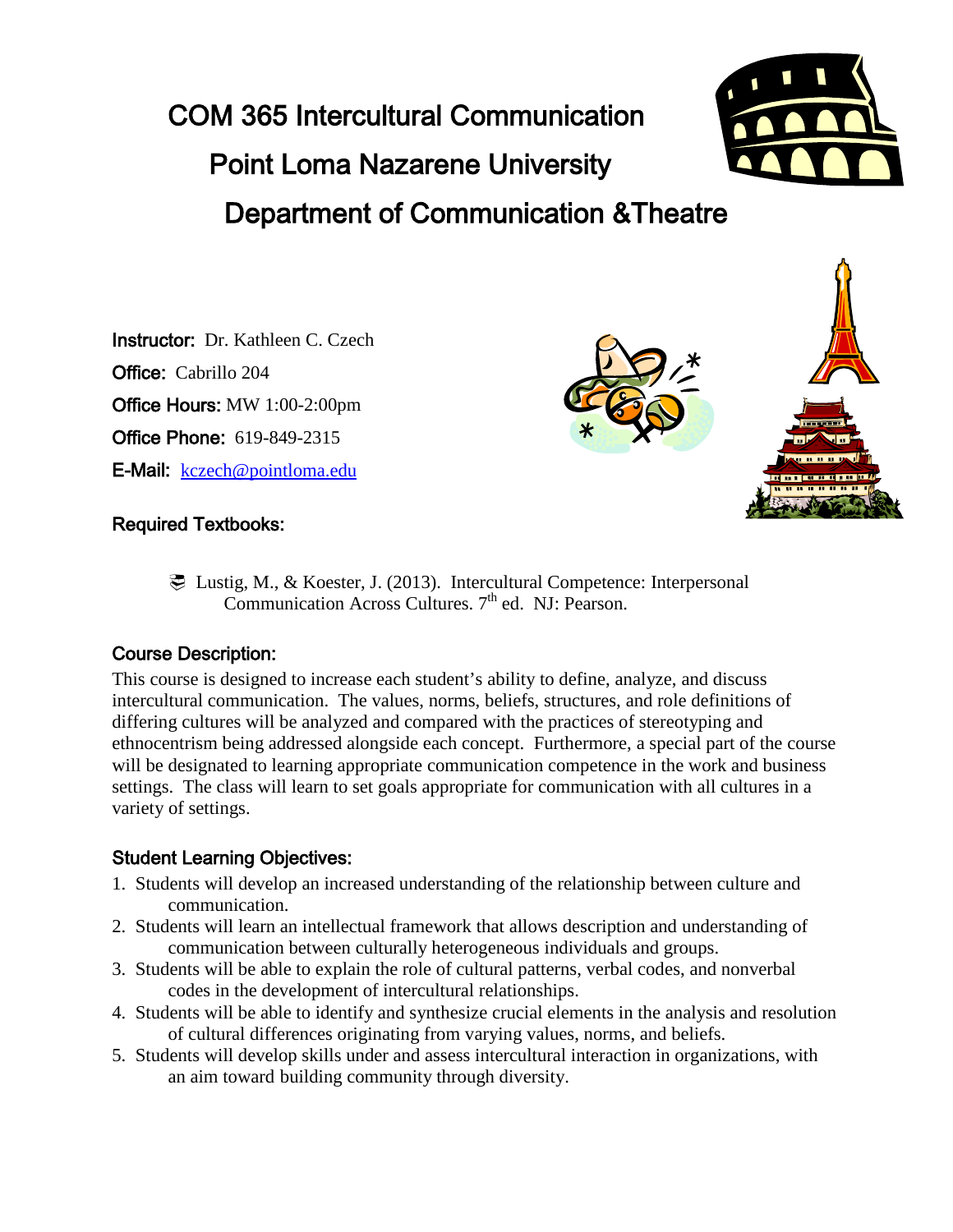#### Assignments:

All assignments must be typed and double spaced. Hand written work will not be accepted. Please note that standard font and margins are expected of one inch and 12 point font (New Times Roman). All assignments must also have a title page with your name, date, and assignment title. There should be no grammatical errors or misspelled words in your assignments. Always proofread your assignments and have someone else proof them too. All assignments are due are the day specified and on time. An assignment is late within 5 minutes of the beginning of the class period it is due on! This means that turning in an assignment 6 minutes after class has started will result in an automatic lowering of one full grade level. Late assignments will be accepted with penalties. Late assignments are penalized a grade level for each day they are late starting after the first 5 minutes of class on the day they are due. This means planning on your part. Make sure your printers are working and plan far enough in advance to handle printer or computer lab hours.

The following are the assignments for this course:

- **Cultural Background Paper**: This paper will describe your own cultural background.<br>Family members will need to be consulted as you attempt to trace your own cultural and ethnic backgrounds. Include in the paper values, traditions, and beliefs relevant to how you identify your cultural background. This will be a 2-3 page paper.
- **Cultural Stereotypes Paper:** This paper will examine the cultural stereotypes of 3 U.S. cultural groups other than your own. Be specific and blunt about what stereotypes you have and why you have formed these stereotypes. This should be a 2-3 page paper.
- **Movie Analysis Paper:** This paper will examine cultural issues in the US through a viewing of a movie dealing with current cultural issues. Movie will be determined by the instructor.
- **Cultural Case Studies:** There will be two intercultural case studies to analyze and make recommendations on. These case studies will give specific actions and recommendations for each study. The case study papers should be 4-5 pages each.
- **Mid-Term & Final Exams:** There will be a mid-term and final exam. Each exam will have a mix of both objective questions and essays. The exams will cover all lecture material and text material.
- **Quizzes:** At the discretion of the instructor unannounced quizzes may be given over assigned readings.

#### **HEAVEN**

 The cooks are French The mechanics are German The lovers are Italian The police are British And it's all organized by the Swiss

HELL. The cooks are British



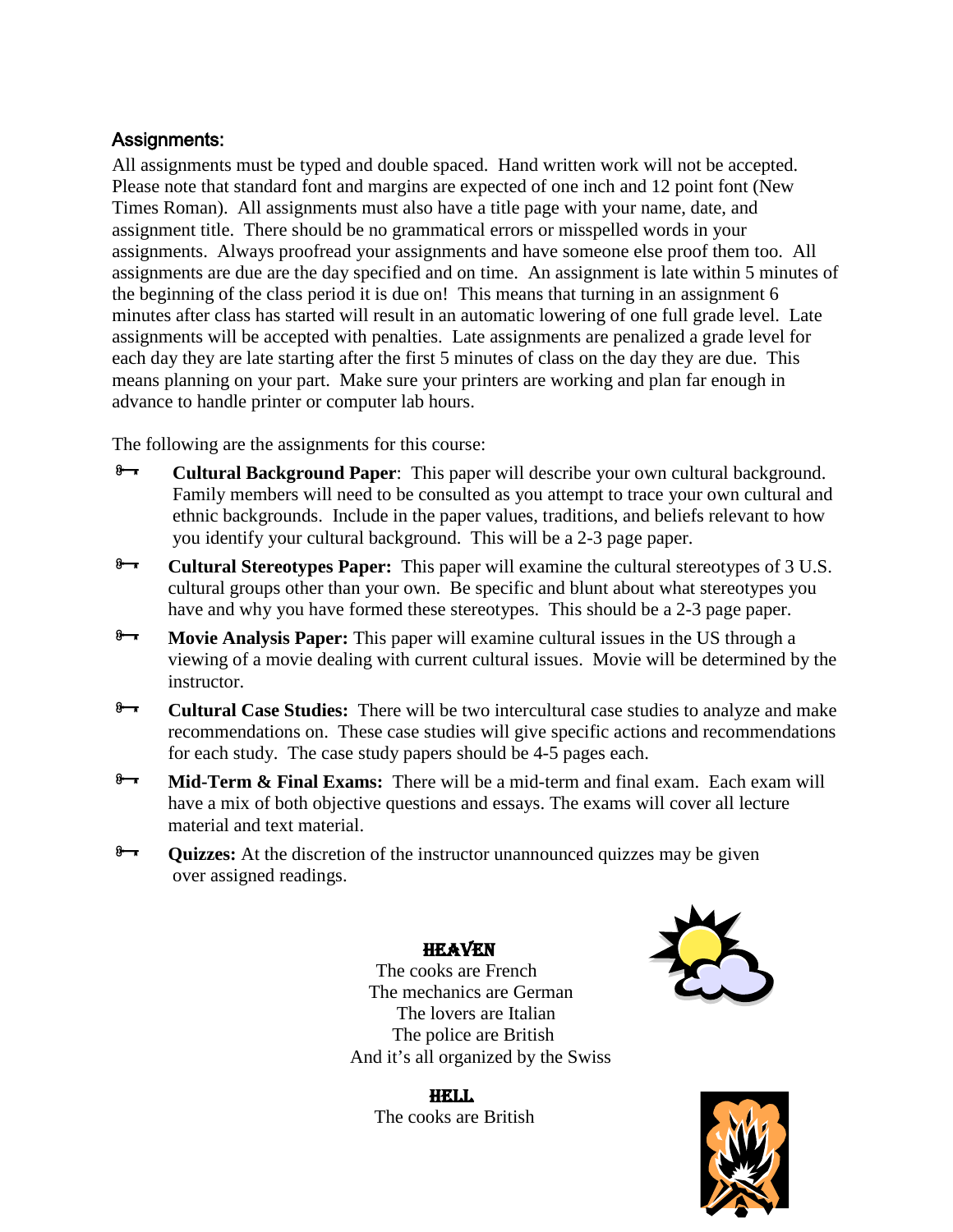## Grading:

| Assignment                       | <b>Points Possible</b> | <b>Your Score</b> |
|----------------------------------|------------------------|-------------------|
| <b>Stereotype Paper</b>          | 25 pts.                |                   |
| Movie Analysis Paper             | $25$ pts.              |                   |
| <b>Cultural Identity Paper</b>   | 50 pts.                |                   |
| Case Study One                   | 75 pts.                |                   |
| Case Study Two                   | 75 pts.                |                   |
| <b>International Negotiation</b> | 25 pts.                |                   |
| Mid Term Exam                    | 100 pts.               |                   |
| Final Exam                       | 100 pts.               |                   |
| <b>Total Points</b>              | 475 points             |                   |

## Grading Scale:

| <b>Grade</b> | Percent | <b>Points</b> | Grade | <b>Percent</b> | <b>Points</b> |
|--------------|---------|---------------|-------|----------------|---------------|
| $\mathbf{A}$ | 93-100  | $440 - 475$   |       | 73-76          | $345 - 363$   |
| $A-$         | $90-92$ | $426 - 439$   | C-    | $70-72$        | $331 - 344$   |
| $B+$         | 87-89   | $411 - 425$   | $D+$  | 67-69          | $316 - 330$   |
| B            | 83-86   | $392 - 410$   | D     | 63-66          | $297 - 315$   |
| $B -$        | 80-82   | $378 - 391$   | D-    | $60 - 62$      | $283 - 296$   |
| $C+$         | 77-79   | $364 - 377$   | F     | $0-59$         | $0 - 282$     |

"A's"……..are awarded for work that is highly exceptional and goes beyond all minimal requirements.

"B's"……..are awarded for work that is above average and goes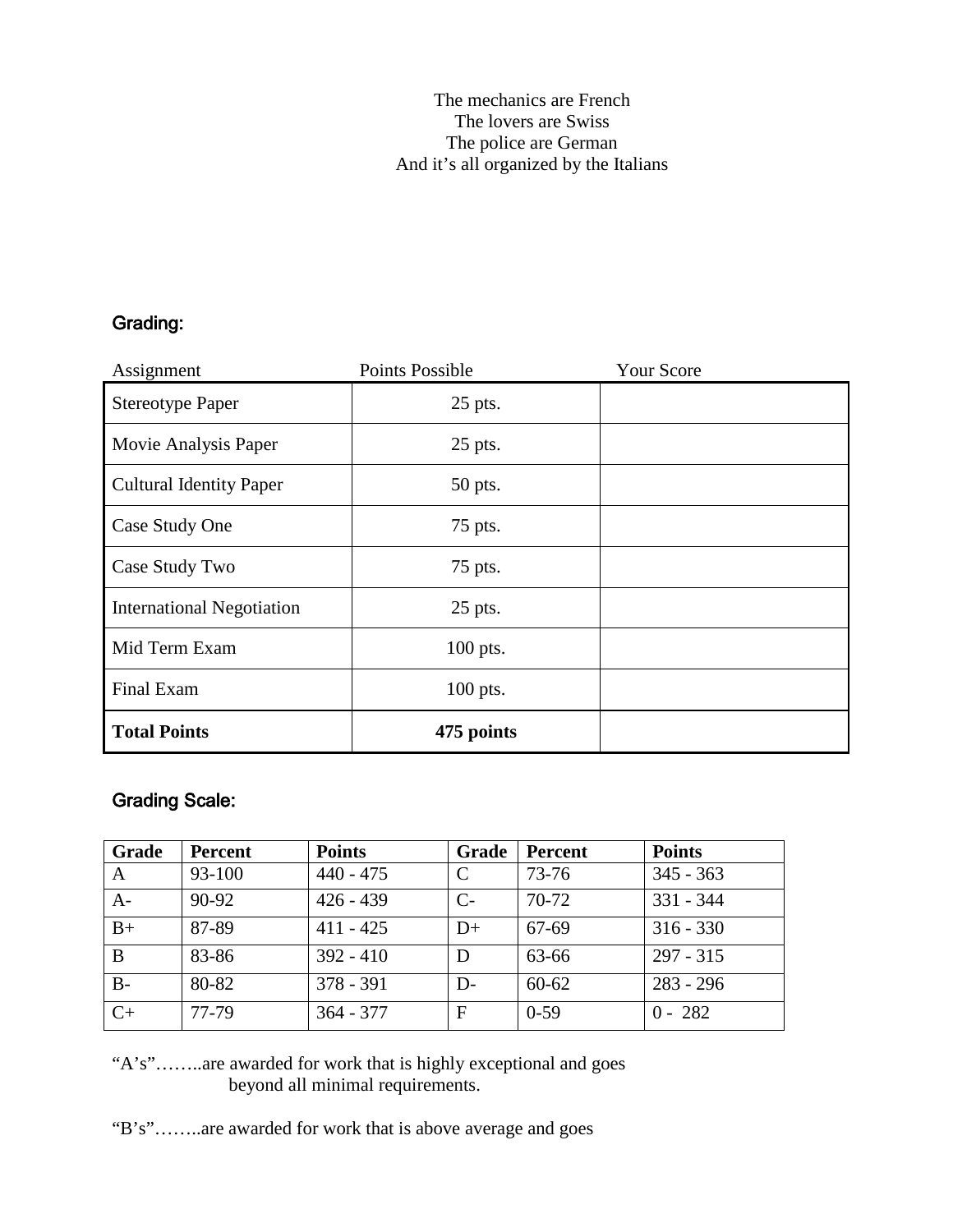beyond minimal requirements.

| "C's"are awarded for work that meets basic standards and |               |  |  |  |
|----------------------------------------------------------|---------------|--|--|--|
|                                                          | requirements. |  |  |  |

- "D's"……..are awarded for below average work that usually lacks minimal requirements.
- "F's"……..are awarded for work that clearly does not meet minimal standards, or is not completed.

#### Grade Concerns:

If you feel that you were unjustly evaluated on any assignment, please talk with me within 2 weeks after the assignment has been returned. An appeal is welcome by scheduling an appointment or coming to my office hours. DO NOT approach me immediately after a class! Please come with a well reasoned and written explanation of why the grade should be changed, and I will be happy to discuss it with you. Asking for an appeal and defending your case does not secure, nor imply a change of grade. If at any point during the course you are concerned with your overall class grade or other issues in the course, please feel free to make an appointment or stop by my office. I want to help you learn and succeed in this course.

#### Academic Dishonesty:

Academic dishonesty is the act of presenting information, ideas, and/or concepts, as one's own when in reality they are the results of another person's creativity and effort. Therefore, cheating and/or plagiarism of any kind will not be tolerated. Academic dishonesty will result in a failing grade for the course.

Attendance Policy: This course is a course in communication. In order to do this you must be present in class regularly. You will be allowed 2 excused or unexcused absences. Upon the third absence your final grade will be lowered a half step. This means if you earned a B in the course but missed 3 classes you will receive a B- for the course. Each subsequent absence will affect your final grade an additional half step. Attendance is **mandatory** on activity days by everyone. Missing an activity day will result in the automatic lowering of your final grade by one full grade step. Classes will consist of material that will not be covered by the text and in class activities or quizzes that cannot be made up if you choose to miss class.

In the tragic event that you do miss class please get notes from someone in the class. **Do NOT ask me for notes.** You will be expected to get notes, handouts, and assignments from someone in class. Please do not ask me for my lecture notes!! You are responsible for missed material and should try to make a friend or two in this class that you can count on. In addition I do not post lecture material or power point presentations on Canvas.

#### Make-up's and Extra Credit:

All assignments are due on the date specified in the syllabus, within 5 minutes of the beginning of the class period. I am not responsible for turning in your assignments on time – YOU ARE! Please be responsible and figure out how you will get the assignment done and turned into me.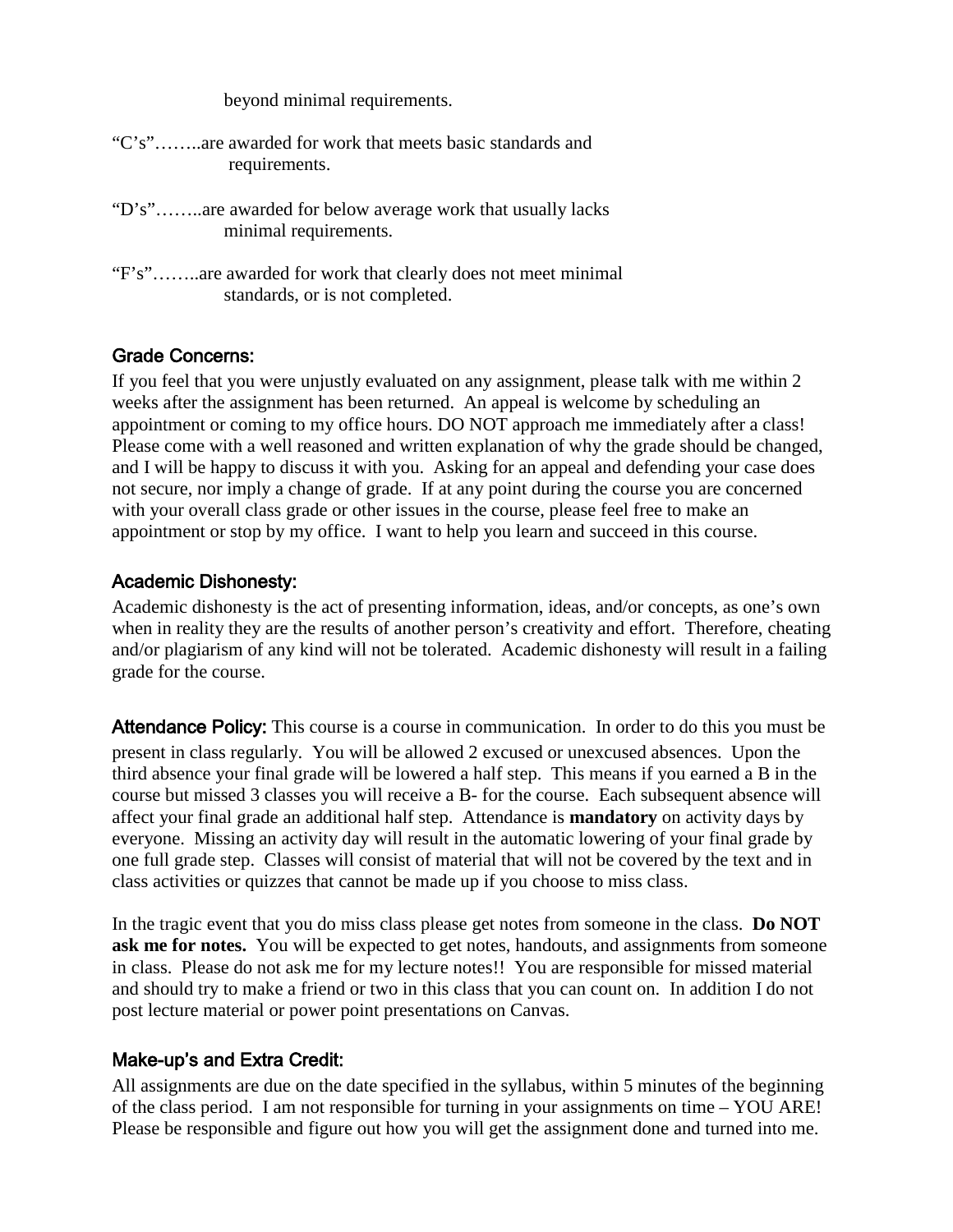In the event of an unexpected and unavoidable scheduling conflict, it is your responsibility to make prior arrangements (well in advance) with me to resolve problem. Excuses after the assignment dates are unacceptable with the exception of extreme circumstances. Extra credit is not available, so please do well on the assignments in the course.

#### Classroom Demeanor:

While I enjoy a relaxed classroom atmosphere, with lots of discussion and jokes, disrespect will not be tolerated. Please respect both your peers and instructor!! This simply means that you need to pay attention and participate in class. Challenging ideas in class is welcome, but personal attacks are not! While the course will encounter lots of opinions and views, it is everyone's responsibility to keep an open mind, and avoid character attacks, stereotypes, and racist or sexist language.

#### **Technology**

The use of electronic devices during class is NOT permitted. This includes cell phones, i-pods, and laptops! This means you should bring something else to take notes on! Students are not permitted to listen to music while taking a test or to use their cell phones during tests. Continued use of technological devices during class will result in confiscation of the device by the instructor.

#### Academic Accommodations:

All students are expected to meet the minimum standards for this course as set by the instructor. Students with learning disabilities who may need accommodations should first discuss options and services available to them in the Academic Support Center (ASC) during the first two weeks of the semester. The ASC, in turn will contact professors with official notification and suggested classroom accommodations, as required by federal law. Approved documentation must be provided by the student and placed on file in the ASC prior to the beginning of the semester.

|            | Daily syllabus                                                         |                 |
|------------|------------------------------------------------------------------------|-----------------|
| Date       | <b>Topic/activity</b>                                                  | <b>Readings</b> |
| W Sept. 3  | Starting in the US                                                     | <b>TBA</b>      |
| W Sept. 10 | Defining Culture                                                       |                 |
| W Sept. 17 | Cultural Identity<br>Stereotype Paper Due!                             |                 |
| W Sept. 24 | <b>Foundations of Cultural Patterns</b>                                |                 |
| W Oct. 1   | <b>Taxonomies of Cultural Patterns</b><br>Cultural Identity Paper Due! |                 |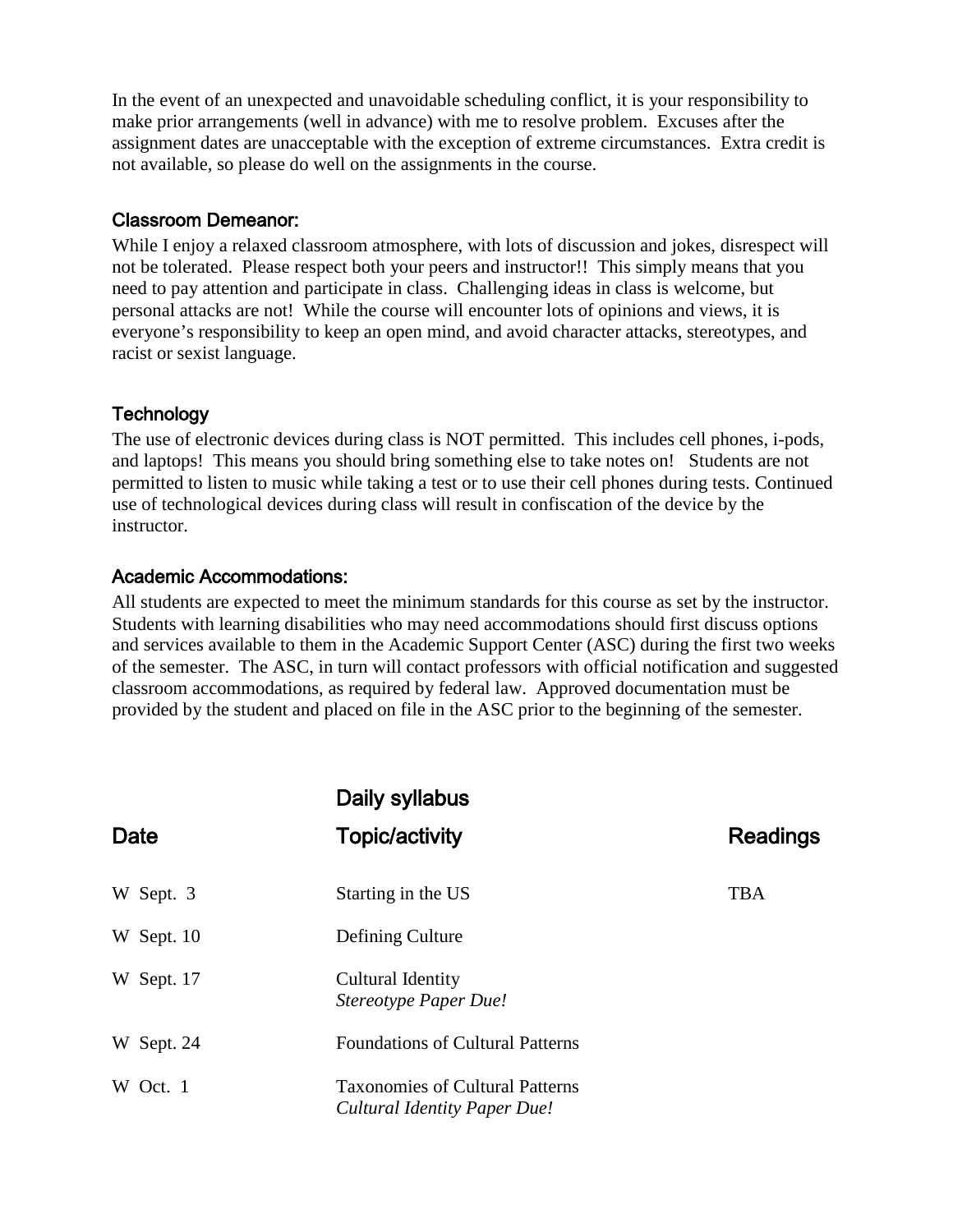| W Oct. 8  | Ba Fa Ba Fa                                       |
|-----------|---------------------------------------------------|
| W Oct. 15 | <b>Mid-Term Exam</b>                              |
| W Oct. 22 | <b>Movie Analysis</b>                             |
| W Oct. 29 | Global Communication<br>Movie Analysis Paper Due! |

# Daily syllabus

| Date             | <b>Topic/activity</b>                                    | <b>Readings</b> |
|------------------|----------------------------------------------------------|-----------------|
| W Nov. 5         | Global Etiquette                                         |                 |
| W Nov. 12        | <b>Intercultural Negotiations</b><br>Case Study One Due! |                 |
| W Nov. 19        | <b>International Negotiation Day</b>                     |                 |
| <b>W</b> Nov. 26 | <b>No Class – Happy Thanksgiving</b>                     |                 |
| W Dec. 3         | <b>Global Issues</b><br>Case Study Two Due!              |                 |
| W Dec. $10$      | <b>Final Exam</b>                                        |                 |

# Prayer of Confession

God of all nations, we praise you that in Christ the barriers that have separated humanity are torn down. Yet we confess our slowness to open our hearts and minds to those of other